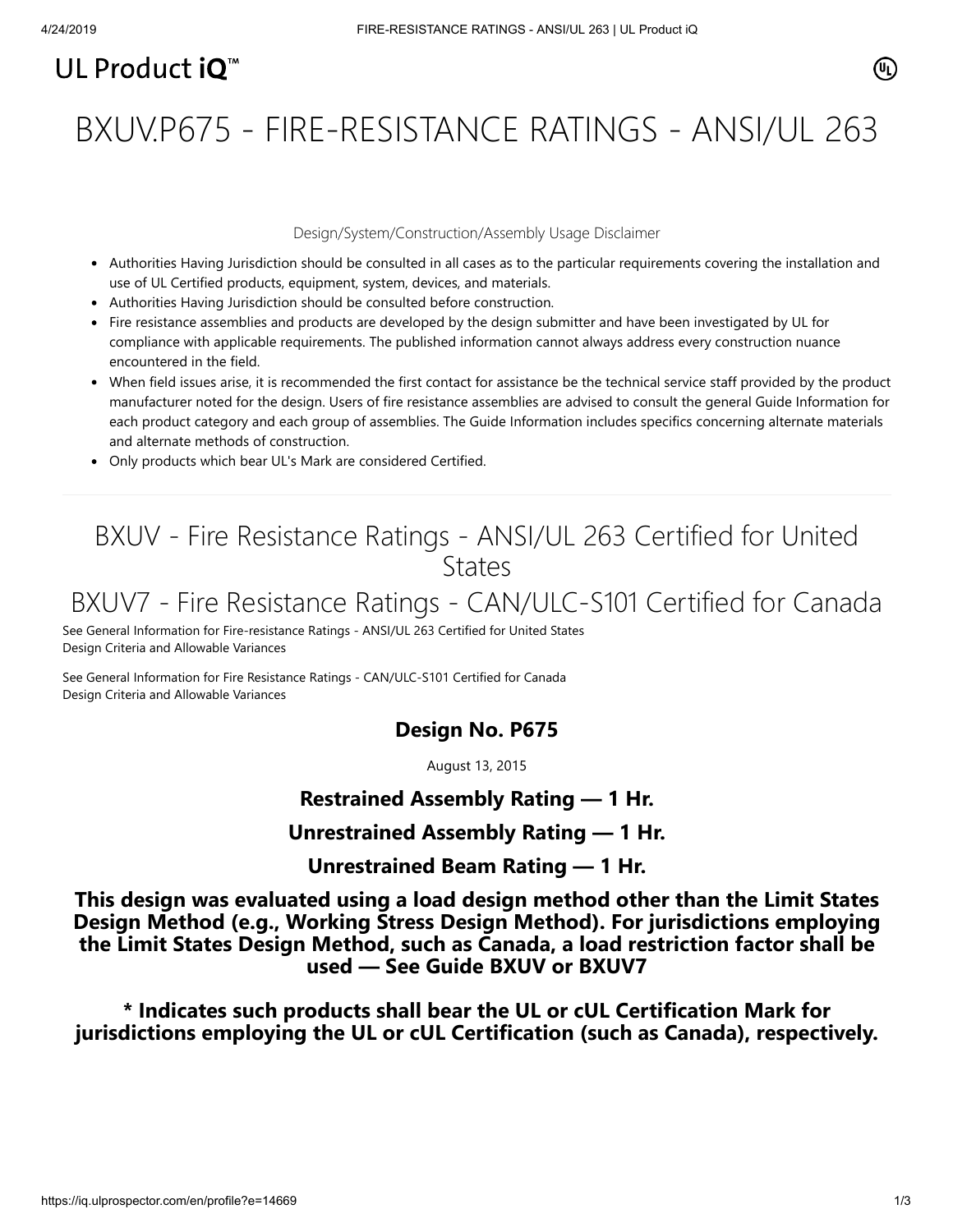

#### **Beam** — W6 x 9, min size.

1. **Roof Covering\* —** Consisting of hot mopped or cold application materials compatible with insulation(s) described herein which provide Class A, B or C coverings. See Roofing Materials and Systems Directory-Roof Covering Materials (TEVT).

2. **Gypsum Concrete —** Air dry density approx 53 pcf and avg compressive strength 500 psi. 2 in. min thickness above form board.

3. **Wire Mesh —** No. 19 SWG galv steel wire twisted to form hexagons with 2 in. sides. In addition, straight 16 SWG galv steel wire woven into the mesh and spaced 3 in. apart for stiffness. Mesh installed without attachment and overlapped 6 in. at the sides.

4. **Structural Cement-Fiber Units —** 24 by 36 to 96 by 2 in. or 32 by 42 to 48 by 2 in. structural cement fiber units. End joints to be butted over supports or steel cross tees. Only one cross tee may be positioned between supports. **TECTUM INC**

5. **Sub-purlins —** Type 1-5-17-2 spaced 32-3/4 in. O.C. Span between supports not to exceed 7 ft, 0 in. Sub-purlins welded to supports with 1 in. long fillet welds on each side at each support.

6. **Spray-Applied Fire Resistive Materials\* —** Applied by mixing with water and spraying in several coats to a final thickness of 1-1/2 in. to beam surfaces which must be clean and free of dirt, loose scale and oil. Min avg and min ind density of 15/14 pcf respectively. Min avg and min ind density of 19/18 pcf respectively for Types 7GP and 7HD. For method of density determination see Design Information Section.

**GCP KOREA INC** — Types MK-6/CBF, MK-6/ED, MK-6/HY, MK-6s, Monokote Acoustic 1.

**PYROK INC** — Type LD.

**SOUTHWEST FIREPROOFING PRODUCTS CO** — Types 4, 5, 5EF, 5GP, 5MD, 7GP, 7HD, 8EF, 8GP, 8MD, 9EF, 9GP, 9MD.

**GCP APPLIED TECHNOLOGIES INC** — Types MK-6/HY, MK-6s, Monokote Acoustic 1, RG.

6A. **Spray-Applied Fire Resistance Materials\* —** As an alternate to Item 6 - Applied by mixing with water an spraying in one or more coats to a final thickness of 9/16 in. to beam surfaces which must be clean and free of dirt, loose scale and oil. Min avg and min ind density of 15 and 14 pcf, respectively, for Types 300, 300AC, 300ES, 300HS, 300N, 3000, 3000ES and SB. For Types 400AC and 400ES min average and min individual density of 22 and 19 pcf, respectively. For method of density determination see Design Information Section. **BERLIN CO LTD** — Types 300, 300ES, 300N or SB.

**GREENTECH THERMAL INSULATION PRODUCTS MFG CO L L C** — Types 300, 300AC, or 400AC.

**ISOLATEK INTERNATIONAL** — Types 300, 300AC, 300ES, 300HS, 300N, SB, 400AC, 400ES, 3000, 3000ES.